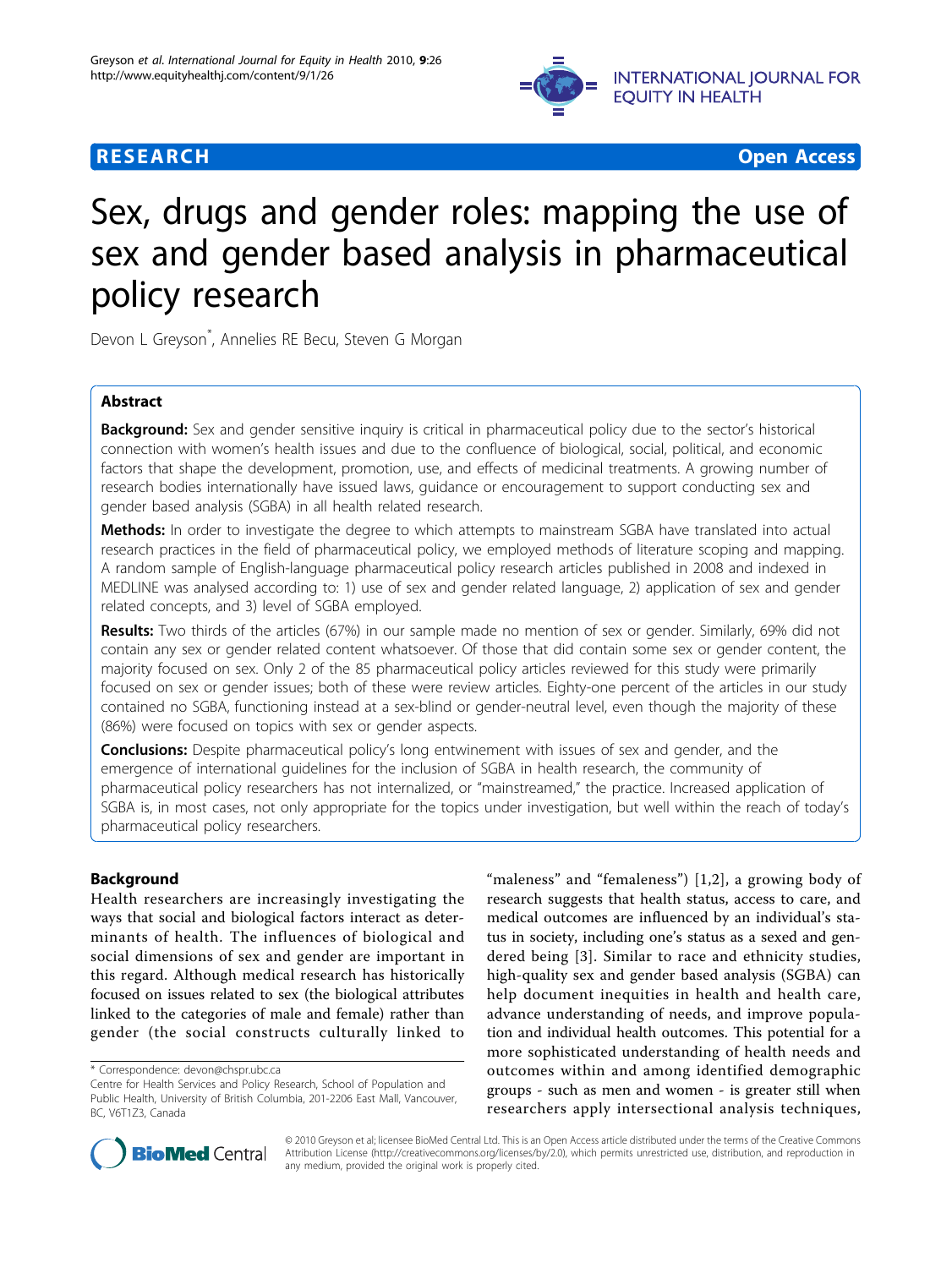examining how various social categories combine and interact to create difference.

SGBA may be defined as, "an approach to research and evaluation which systematically inquires about biological (sex-based) and sociocultural (gender-based) differences between women and men, boys and girls, without presuming that any differences exist" [[4](#page-6-0)]. Sex and gender sensitive inquiry is particularly critical in areas of pharmaceutical policy due to the sector's historical connection with women's health issues and due to the confluence of biological, social, political, and economic factors that shape the development, promotion, use, and effects of medicinal treatments [\[4,5\]](#page-6-0). The women's health movement has successfully advocated for more research on women's health [[6,7](#page-6-0)], and particularly for women's inclusion in clinical trials [\[8,9](#page-6-0)], resulting in 1993 United States legislation [[10\]](#page-6-0) and 1997 Canadian guidelines [\[11](#page-6-0)] on inclusion of women in drug trials. A growing number of research bodies internationally have also issued guidance and encouragement to support conducting "gender and sex-based analysis" [[12\]](#page-6-0) or "gender mainstreaming" [[13\]](#page-6-0) in all health related research.

While the value of high-quality SGBA in pharmaceuticals has been established, it is as yet unclear whether SGBA has permeated the field of pharmaceutical policy research. Have the attempts to mainstream SGBA translated into sex and gender sensitive research practices in the field of pharmaceutical policy? In order to address this question, we undertook a literature scoping exercise to map the extent, range and nature of current practices related to SGBA in a representative sample of English language pharmaceutical policy research.

# Methods

We employed methods of literature scoping and mapping [[14-16](#page-6-0)], beginning with a search of the MEDLINE database (daily update, 1950-present, via Ovid SP interface) conducted by DG on July 16, 2009 for English language articles on pharmaceuticals and public policy that were published in 2008 (see Appendix 1 for search strategy). Abstracts of potentially relevant citations were screened by DG for pharmaceutical policy relevance, defining pharmaceutical policy as, "the rules, processes, and structures that are put in place by governments and public agencies to manage problems related to the availability of medicines and the role of medicine in health care" [[17\]](#page-6-0). We excluded articles not directly related to pharmaceutical policy (such as those on illicit drug policy or environmental health) and non-policy articles on pharmaceuticals (such as clinical studies of a particular drug), as well as articles not containing original research or review content. After screening citations, we drew a random sample of articles for detailed analysis and classification.

DG and AB coded the sample of included articles using a standardized extraction and classification template. This template was developed through an iterative process in which themes from the literature on SGBA and pharmaceuticals were transformed into coding categories applicable to a wide range of pharmaceutical policy research, and pilot tested on a separate sample of articles from the core journal Health Policy in order to achieve >90% inter-rater reliability before proceeding through the included studies. Disagreements in coding of included studies were reconciled via discussion between the coders. The template allowed for categorical coding of each article's research methods and data sources, binary coding of details about whether and how sex and/or gender was used in both the language and concepts applied in the article, and categorical coding of the level of SGBA employed in the article. In addition, the template provided a free text section to capture additional aspects of interest - ranging from contextual information that might lend insight into the SGBA choices of the authors (for example, special attributes of the data or population studied), to notes on ways SGBA might have been, but was not, included.

We coded articles' sex or gender language in terms of the use of words indicating sex or gender in the text of the article, for example a statement that " male survey respondents were more likely to strongly agree " or "46% of the study sample were women." We also coded for language that was related to, but not synonymous with, sex and gender, such as sexual orientation and pregnancy status. We coded for sex or gender application referring to use of sex or gender concepts in the underpinnings or research analysis of an article; for example a statistical analysis using sex disaggregated data, or the consideration of gender norms in a policy analysis. The intent of this coding was to assess the extent to which any sex or gender language and concept use was taking place in our sample. While language and content of an article are related, it is possible for an article to make mention of sex or gender yet not apply it in any way conceptually or analytically, or to use language that does not accurately represent the concepts being applied or investigated; therefore examination of both among articles in our sample was necessary.

Beyond assessing language and conceptual inclusion of sex and gender, we assessed whether the studies in our sample replicated themes commonly identified in the literature as challenges to achieving "mainstreamed" gender and sex analyses. We coded whether "sex" or "gender" were defined, and whether sex and gender were used interchangeably or otherwise conflated. For articles using quantitative research methods, we coded whether sex and/or gender was a variable in analysis, whether the analysis was sex disaggregated, and - if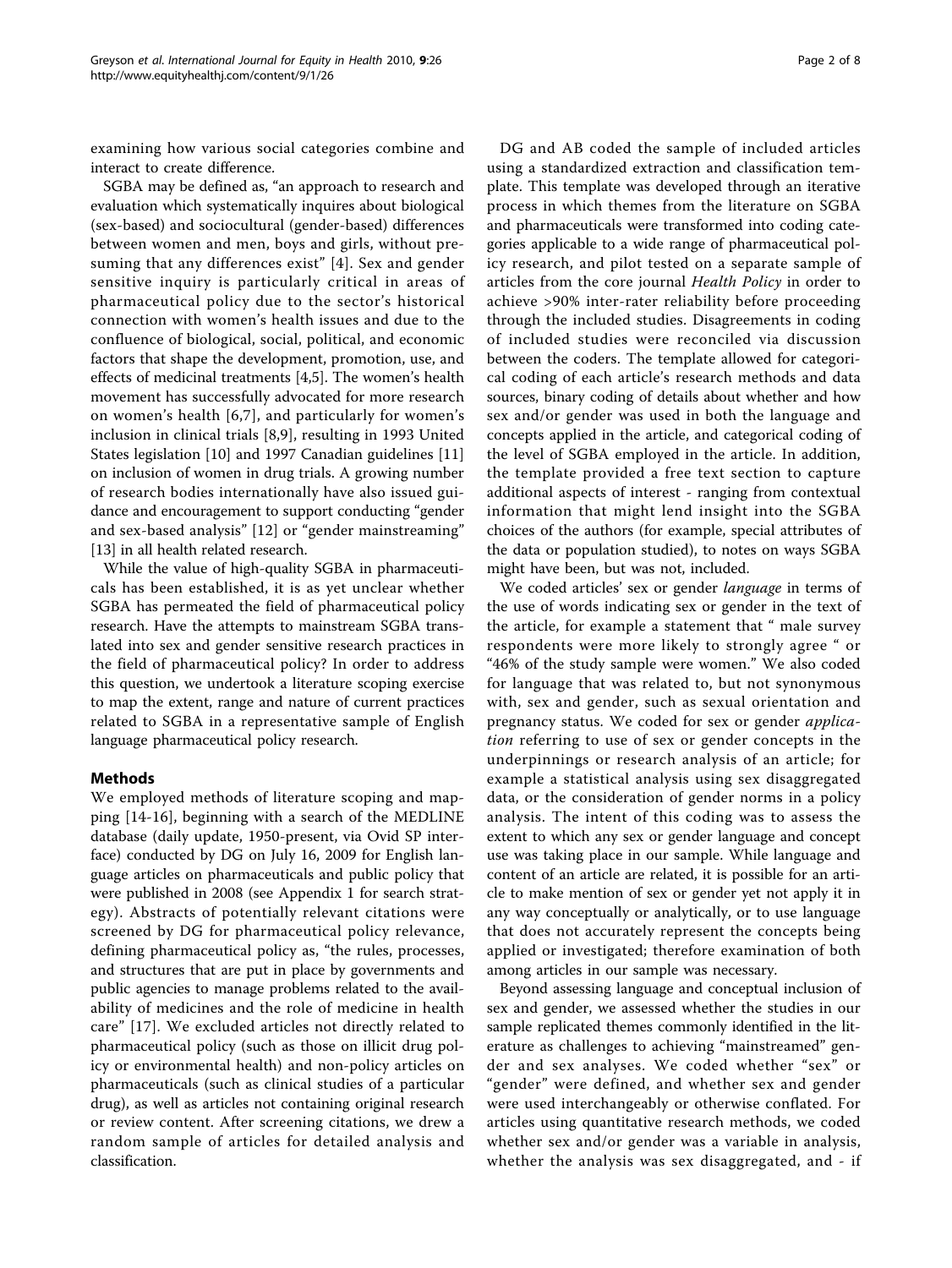studying a phenomenon or condition that affected women as well as men - whether at least 45% of the population studied was female. For qualitative studies, we coded whether or not sex and/or gender were considered by the study authors as a theme of the analysis.

Finally, adapting Varcoe, Hankivsky, and Morrow's hierarchy of "Four approaches to thinking about women's health" [[18\]](#page-6-0), we coded articles as to the level of SGBA at which they functioned. Level 1 is the gender-neutral or sex-blind approach, in which sex and gender are ignored or seen as irrelevant to health. Level 2 comprises approaches reliant on biological essentialism or determinism. Level 3 is the level at which sex and/or gender based analysis is applied, and sex and/or gender are viewed as significant determinants of health beyond reproductive and sexual capacity alone. Level 4 includes research in which sex and gender are incorporated into intersectional analysis, which views sex and gender as interdependent with other social determinants, such as socio-economic status, culture, sexual orientation, age, and dis/ability. We flagged Level 1 articles for which SGBA could reasonably be excluded based on the study subject, for example economic studies of competition between firms or policy analyses about non-gendered phenomena. Studies with human data and studies of drug or policy impacts on humans were ineligible to be considered to appropriately function in a gender-neutral and sex-blind manner.

# Results

### Articles

Our original search of the MEDLINE database produced 1,346 unique citations published in 2008 and potentially related to pharmaceuticals and public policy. Title and abstract reviews reduced the list of potential articles for our study to 302. We drew a random sample of 151 of these (50%) for full text analysis. Upon full text analysis, 66 further articles were excluded on the basis of being off-topic, not including original research, or being unavailable in English. The remaining 85 original research articles about pharmaceutical policy were subject to full data extraction and classification; 14 of these articles used qualitative research methodologies, 28 used quantitative methods, 40 were review articles, and 3 were theory pieces. Figure 1 illustrates the search and screening process.

### Use of sex and gender language

Table [1](#page-3-0) summarizes aspects of sex and gender language and application in the 85 articles included in our study. Fifty-seven of the articles (67% of the total) made no mention of sex or gender. Of those containing some sex or gender language, 11 articles (13%) mentioned sex, 8 articles (9%) mentioned gender, and 21 articles (25%)



used language that was sex or gender related but not clearly one or the other. Of the 21 studies using sex and/or gender language that was ambiguous, the potentially related language focused on concepts such as pregnancy, hormones, transsexuals, or women, without clarity on whether the concepts were intended to be understood in terms of the biology of sex, social dimensions of gender, or both. None of the papers in our sample offered a definition of sex or gender, and 7 articles (8%) used the words sex and gender interchangeably or otherwise conflated their meaning.

### Application of sex and gender concepts

Fifty-nine of the articles in our sample (69% of the total) contained no sex or gender related content whatsoever, not even a note that sex or gender data was unavailable for that study. This number is slightly higher than the number without sex or gender language, as two of these articles had used sex or gender language somewhere in the article but did not actually apply any sex or gender concepts in any part of the article. Of those containing some level of sex or gender concept application, 18 articles (21%) included some form of sex-based content, 6 articles (7%) included some form of gender-based content, and 9 (11%) incorporated related concepts. Some of these articles applied SGBA to the research that was the primary focus of the article, whereas others only included it as part of the article's conceptual background or literature review section. Methods and approaches to applying sex and gender concepts varied widely within and across study types.

SGBA was the main focus of none of the 5 qualitative papers [[19-](#page-6-0)[23](#page-7-0)] that considered some aspect of sex,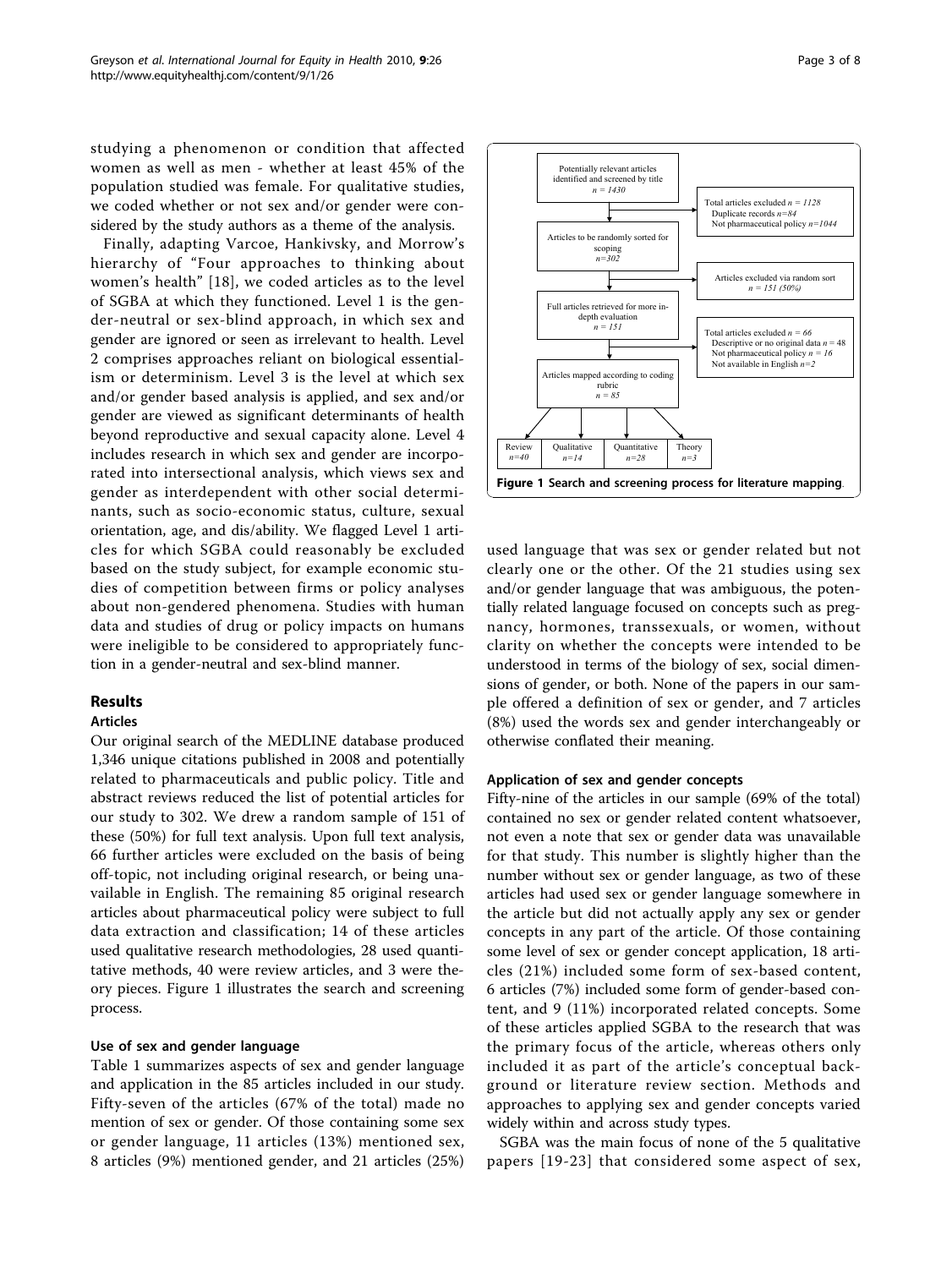|                       | <b>Oualitative articles</b><br>$(n = 14)$ | <b>Ouantitative articles</b><br>$(n = 28)$ | <b>Review articles</b><br>$(n = 40)$ | Theory articles<br>$(n = 3)$ | Total $(n = 85)$ |  |
|-----------------------|-------------------------------------------|--------------------------------------------|--------------------------------------|------------------------------|------------------|--|
| Sex/gender conflation | $0\%$ (0)                                 | 7% (2)                                     | 10% (4)                              | 33% (1)                      | $8\%$ (7)        |  |
| Language              |                                           |                                            |                                      |                              |                  |  |
| Gender                | 7% (1)                                    | 7% (2)                                     | $10\%$ (4)                           |                              | 9% (8)           |  |
| Sex                   | $0\%$ (0)                                 | $14\%$ (4)                                 | 18% (7)                              | $0\%$ (0)                    | 13% (11)         |  |
| Related/Ambiguous*    | $36\%$ (5)                                | $11\%$ (3)                                 | 30% (12)                             | 33% (1)                      | 25% (21)         |  |
| None                  | 64% (9)                                   | 75% (21)                                   | 63% (25)                             | 67% (2)                      | 67% (57)         |  |
| <b>Application</b>    |                                           |                                            |                                      |                              |                  |  |
| Gender                | 7% (1)                                    | $0\%$ (0)                                  | $10\%$ (4)                           | 33% (1)                      | 7% (6)           |  |
| Sex                   | 21% (3)                                   | 21% (6)                                    | 20% (8)                              | 33% (1)                      | 21% (18)         |  |
| Related/Ambiguous**   | 14% (2)                                   | 4% (1)                                     | 13% (5)                              | 33% (1)<br>11% (9)           |                  |  |
| None                  | 64% (9)                                   | 75% (21)                                   | 67% (2)<br>69% (59)<br>68% (27)      |                              |                  |  |

<span id="page-3-0"></span>Table 1 Sex and gender language and application by research type among articles included in study

\* Related/Ambiguous language focused on concepts such as women, pregnancy, hormones, and transsexuals.

\*\* Related/Ambiguous application included such concepts as: pregnancy, sex hormones, gender identity, sexuality, and sexual orientation.

gender or related concepts. Of the 6 quantitative articles that included some degree of sex content, just 1 [[24](#page-7-0)] included sex-disaggregated analysis; 3 others [[25-27](#page-7-0)] used sex as a variable for adjusting/controlling for sexrelated effects (often unspecified). Only 3 [[24,25](#page-7-0),[27\]](#page-7-0) of all 28 quantitative articles clearly included study populations that were known to be >45% female, although several either did not know or did not disclose the sex breakdown of human populations studied, so this issue is difficult to assess in our sample.

Only 2 of the 85 pharmaceutical policy articles reviewed for this study were primarily focused on sex or gender issues. Both of these were review articles: one on the topic of transsexuality treatment options and another on medical abortion drug approval [[28,29\]](#page-7-0). A third review article [[30](#page-7-0)], focusing on clinical trials policy, contained a significant focus on sex and gender issues. All other sex or gender analyses were minor portions of the main articles.

# Levels of SGBA

As illustrated in Table [2](#page-4-0), 69 (81%) of the studies included in our analysis conducted research at Level 1, a gender-neutral or sex-blind approach. Fifty of these articles (59% of all included studies) took such an approach even when focusing on topics with possible sex or gender aspects. Quantitative research articles were most likely to be gender-neutral or sex-blind; however, a higher proportion of the qualitative studies that took a Level 1 approach did so when SGBA could reasonably be expected of the subject matter (79% of Level 1 qualitative studies vs. 75% Level 1 quantitative studies).

Ten of our study articles (12%) took a Level 2 approach, either assuming sex and gender by virtue of focusing on a sexual or reproductive-related topic, or by equating men or women's health with gendered body

parts, conditions or therapies (e.g., breasts, pregnancy, or sildenafil). Six of our study articles (7%) took a Level 3 approach, employing some sort of SGBA in the work reported. None of the articles employing qualitative research methods - the methods with perhaps the greatest potential for capturing rich gender data and concepts - conducted sex or gender based analysis at this third level. No articles in our sample employed intersectional analysis (Level 4).

### Data Sources

While the data types and sources utilized by articles in our sample were diverse (table [3\)](#page-4-0), there did not appear to be any particular type of data that corresponded with increased or improved SGBA. Among the qualitative articles, the three that employed a Level 2 approach to SGBA, rather than Level 1, utilized all three data types: legal documents, policy documents, and interviews. The quantitative article that used a Level 2 approach linked clinical trial data with drug adverse effect and medical services data, while the one functioning at the third level was based on survey data. Use of aggregate data that prohibited sex- or gender-disaggregated analysis was common in our sample. The aggregate data phenomenon was especially prominent within the articles employing quantitative methodologies.

#### Discussion

#### Limitations and Interpretation

Results from this scoping and mapping study are not necessarily representative of all pharmaceutical policy research. MEDLINE is an incomplete index of the world's pharmaceutical policy research, both geographically and in terms of subject coverage. We further limited our scope by including only English-language articles, and only articles from 2008. While this limited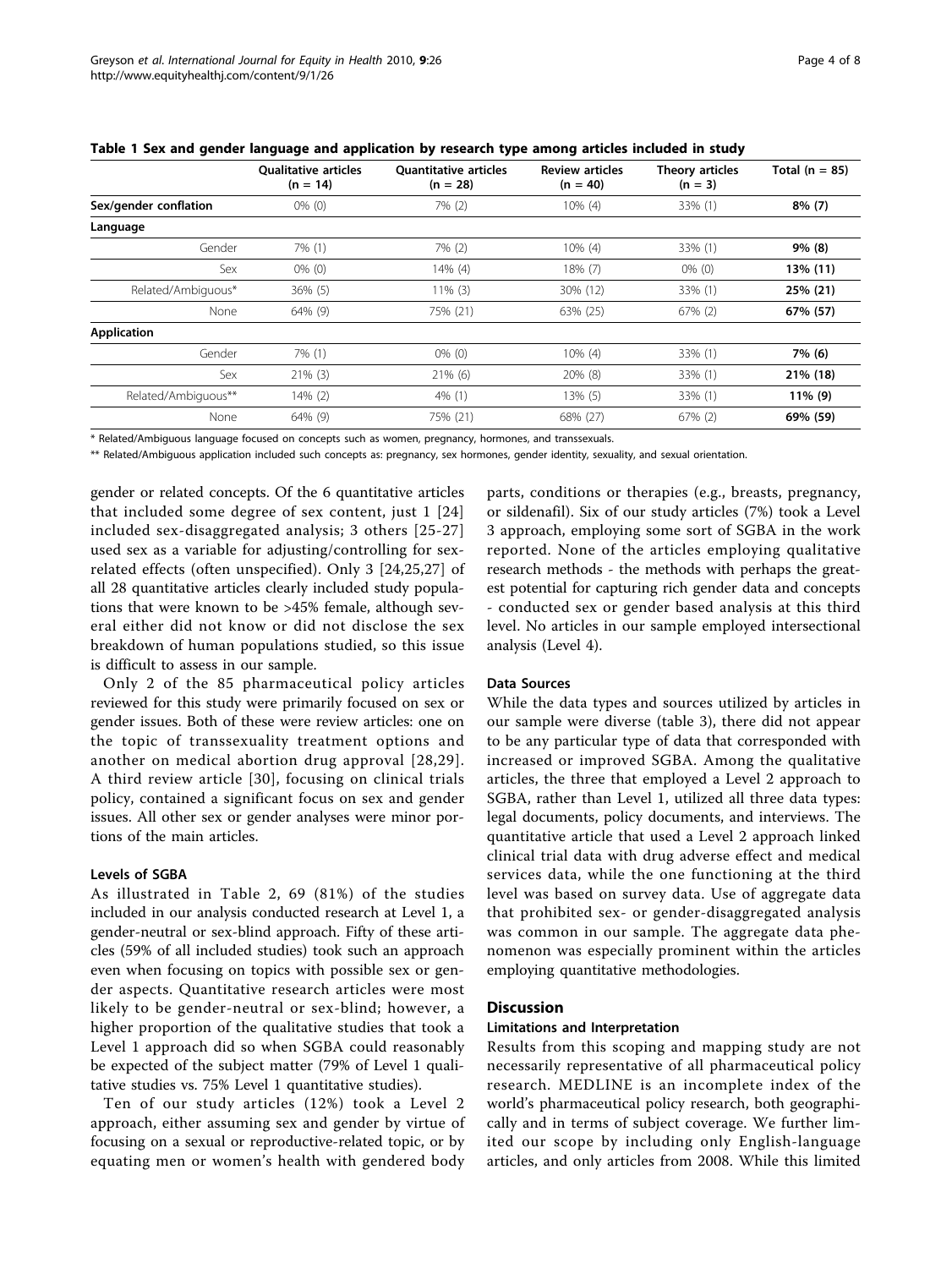|                              | Table 2 Levels of SGBA found among articles in study sample |                                    |                                                               |                                          |                                      |                                      |
|------------------------------|-------------------------------------------------------------|------------------------------------|---------------------------------------------------------------|------------------------------------------|--------------------------------------|--------------------------------------|
|                              | Level 4:<br>Inter-<br>sectional                             | Level 3:<br><b>SGBA</b><br>applied | Level 2:<br><b>Biological</b><br>essentialism/<br>determinism | Level 1: Gender-<br>neutral or sex-blind | Level 1: SGBA<br>reasonably excluded | Level 1: SGBA<br>reasonably expected |
| <b>Oualitative articles</b>  | $0(0\%)$                                                    | $0(0\%)$                           | 3(21%)                                                        | 11 (79%)                                 | $0(0\%)$                             | 11 (79%)                             |
| <b>Ouantitative articles</b> | $0(0\%)$                                                    | (4% )                              | (4% )                                                         | 26 (93%)                                 | 5 (18%)                              | 21 (75%)                             |
| Review articles              | $0(0\%)$                                                    | 4 (10%)                            | 6(15%)                                                        | 30 (75%)                                 | 13 (33%)                             | 17 (43%)                             |

**Theory articles** 0 (0%) 1 (33%) 0 (0%) 2 (67%) 1 (33%) 1 (33%) Total 0 (0%) 6 (7%) 10 (12%) 69 (81%) 19 (22%) 50 (59%)

<span id="page-4-0"></span>Table 2 Levels of SGBA found among articles in study sample

date range ensured the most recent complete sample available, the time-limited sample will necessarily reflect trends and events of current interest in 2006-2008. By applying data abstraction and mapping, rather than indepth qualitative content analysis, our assessment may not reflect nuances of the discourse around sex and gender in the articles we sampled. An in-depth qualitative content analysis of articles in this discipline might shed further light on the nature of inclusion or exclusion of SGBA in this body of research. Likewise, a larger statistically-based study might be able to test for differences among methodological approaches, study countries of origin, or other article attributes, in order to further assess the status of SGBA in the field.

Nonetheless, our results reinforce previous assessments that SGBA implementation has not been terribly successful to date [[31,32\]](#page-7-0), even in areas of medicine in which sex and gender have emerged as significant factors [[33,34\]](#page-7-0). They also highlight windows of opportunity for implementing better SGBA in pharmaceutical policy research. In some cases, incorporating SGBA on the third level of the four-approaches model is fairly "low hanging fruit." Examples of article types that may move fairly easily from a sex and gender blind approach to a

|  |  |  |  | Table 3 Data sources, by research method of article |  |  |  |
|--|--|--|--|-----------------------------------------------------|--|--|--|
|--|--|--|--|-----------------------------------------------------|--|--|--|

| <b>Oualitative data sources</b>                   |
|---------------------------------------------------|
| Legal and/or policy documents ( $n = 10$ )        |
| Focus groups or interviews ( $n = 4$ )            |
| Ouantitative data sources *                       |
| Administrative prescription database ( $n = 10$ ) |
| Drug approval data $(n = 7)$                      |
| Survey data $(n = 5)$                             |
| Clinical study/trial data ( $n = 4$ )             |
| Drug safety/adverse event data ( $n = 3$ )        |
| Other medical services data ( $n = 2$ )           |
| Other data source $(n = 4)$ **                    |
| * Categories are not mutually exclusive.          |

\*\* Other sources include: drug promotion spending, mathematical models, and various types of drug and drug company information.

SGBA approach include qualitative and quantitative studies that draw on interview, focus group or survey data collected for the purpose of the project. Yet, we found no indication that uptake of SGBA was higher among articles utilizing these data types. Similarly, quantitative studies relying on administrative data that presumably contained an individual-level sex field were not particularly likely to conduct sex-stratified analysis.

A minority of pharmaceutical policy issues and research questions do not necessarily tie in with sex and gender issues. Studies distanced from human impacts - e.g., about attributes of published articles, about drug firm behaviours, or about economic incentives for drug development - may be legitimately considered unlikely to have sex- or gender-specific effects that should be examined in the same article. However, studies with human data, studies of human reactions to drugs, and studies of policy impacts on humans can all be reasonably expected to include SGBA. We found many such articles in the Level 1 category lacking SGBA despite discussing a topic known to have sex and/or gender effects, determinants or disproportionate impacts. Thus, it appears that the field of pharmaceutical policy has not fully integrated SGBA guidelines and recommendations into current research practice. In some cases, it would seem that a higher awareness of sex and gender issues among pharmaceutical policy researchers could make such inclusions second nature. However, given that discussions of mainstreaming gender and sex issues into research have been ongoing for many years now, and major research funders offer guidelines on how to conduct such research, it is clear that simple "awareness" is not the only thing lacking.

#### Disciplinary Culture Change Opportunities

By failing to consistently apply SGBA in pharmaceutical policy research, we risk incomplete or inaccurate research conclusions about this important component of health care. However, the field of pharmaceutical policy (and health policy studies more generally) might borrow from patient safety literature and frame this as a "systems" deficiency [[35\]](#page-7-0). Rather than blaming individual researchers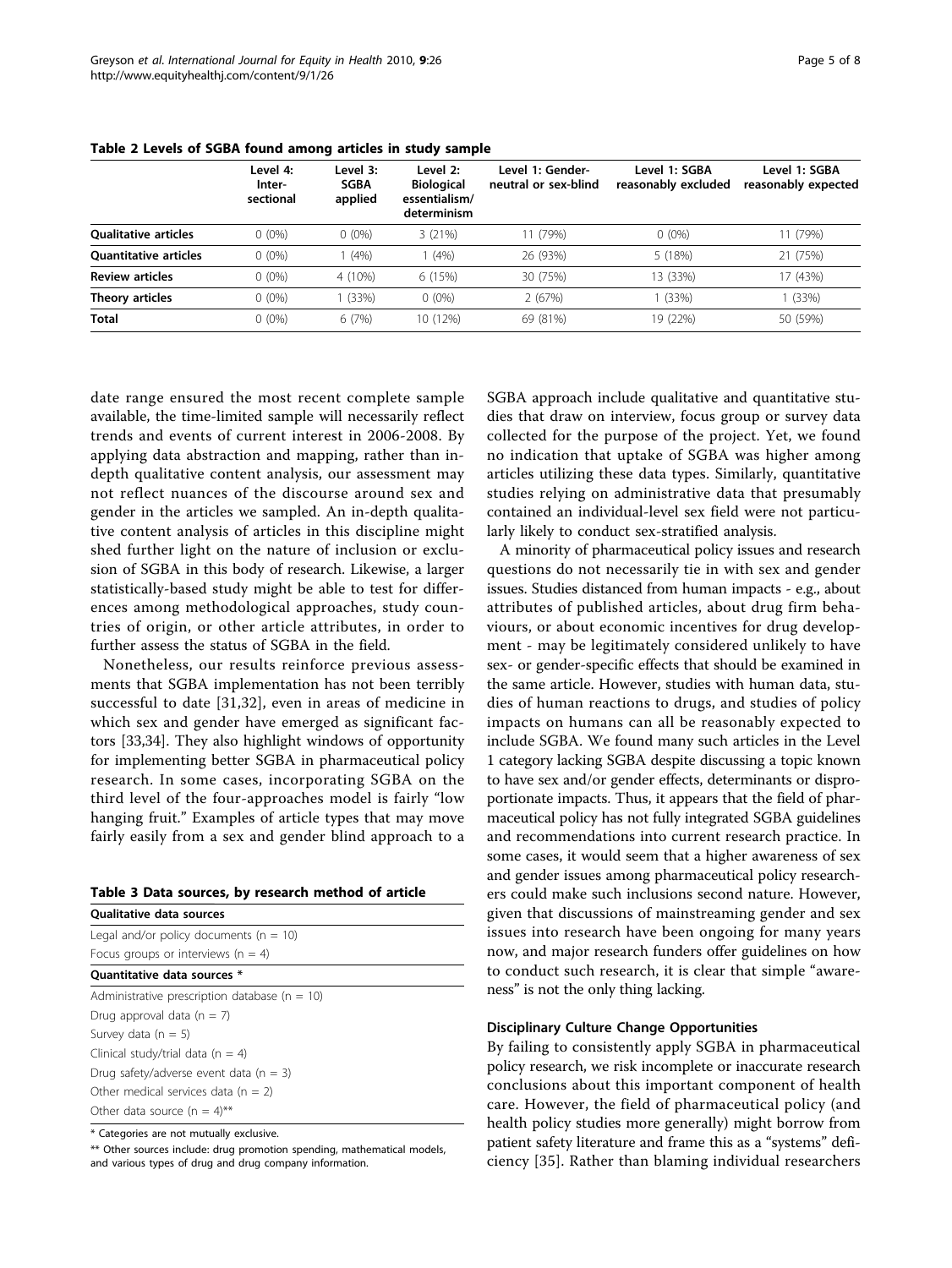who are not following SGBA guidelines, perhaps the focus should be placed upon changing the culture of pharmaceutical policy researchers. Such an approach of targeting the culture of researchers, in order to create a social shift, is supported by Rogers' Diffusion of Innovation theory [[36\]](#page-7-0), which posits that awareness is merely the beginning stage of acceptance of a new way of functioning. Beyond awareness, individuals must be persuaded before deciding to implement change.

How can pharmaceutical policy researchers be persuaded to implement change? Creating a peer culture that expects to see evidence of SGBA in any paper may provide "checks" for SGBA in the peer review process for papers and presentations. Adoption of SGBA as a routine element in pharmaceutical policy research could be further facilitated by transforming current health research funder guidelines and policies, which may be ignored with little consequence to researchers, into firmer requirements for grant support or renewal. Finally, were journals, or the International Committee of Medical Journal Editors, to require SGBA unless inappropriate, this could significantly impact the frequency with which SGBA appears in the published literature, as acceptability for publication has been identified as a motivating factor for other study attributes [[37\]](#page-7-0).

In order to illustrate common approaches to SGBA within contemporary pharmaceutical policy research, we turn our lens inward by critiquing a selection of papers produced by our own team. As a coordinating centre of a national pharmaceutical policy research network, we conduct studies on a wide variety of policy questions using varied methods in our work. The following four selected studies illustrate areas of opportunity for SGBA and, in some cases, areas where SGBA will be acceptably limited. In reflecting on our own research and reporting practices, we find ourselves no less "guilty" of neglecting SGBA than our colleagues: we have failed to either perform or report on sex-disaggregated analyses in quantitative studies, conflated our terminology and failed to look for gendered aspects of policy phenomena.

The first of our papers is an example of a topic for which sex and gender aspects are not apparent, as was the case with a minority of the papers mapped for this study of the literature. This was a study of the correlation between drug pricing policy and research and development (R&D) spending [\[38](#page-7-0)]. While there may be definite gendered forces directing R&D expenditures and dictating reactions to pricing policies, the primary focus of the study and the data involved do not provide grounds for necessarily conducting or commenting on sex and/or gender themes. Thus, while this article works at Level 1 of the four approaches to SGBA, such an approach is not inappropriate.

The second example illustrates analysis of sex-specific concerns without in-depth SGBA. Published as a medical journal "research letter," the article examined the impact of media reports about drug risks on purchases of a hormonally-based drug by Canadian women [[39\]](#page-7-0). It reported findings of an empirical analysis of a sexspecific concern (potentially dangerous off-label prescribing), but did so without any critical analysis of gender dynamics. Since the article did not reach beyond using women's data to study a women's health issue related to female reproductive capacities, it might be considered a Level 2 approach (biological essentialism). However, we can report from our experience in writing this article (and others for like journals) that medical journal articles have strict word limits and must focus on the (generally clinical) interest of the readership. A Level 4 (intersectional) study of this topic could be done - and would be a valuable contribution to scholarship about gendered dynamics related to medicine use, promotion, risks and harms - but it would not likely be publishable in a general medical journal.

The third example drawn from our work illustrates missed opportunities to conduct meaningful SGBA. In a recent paper published in a health services journal, researchers compared cost-related nonadherence (CRNA) to prescription drugs in the United States and Canada [[40](#page-7-0)]. Findings were adjusted for sex, but analysis was not sex-stratified. While sex differences in CRNA were not the primary outcome of interest, given the mixed evidence on sex or gender as determinants of nonadherence [\[41\]](#page-7-0), it would have been ideal to have also examined this potential phenomenon in this study. While the study concluded that there is a "Canadian advantage" in prescription adherence, it would have been preferable to know if this advantage is gender and sex neutral or whether it applies more for women or men. Intersecting sex and income (another factor that was adjusted for, rather than stratified in the paper), would go further yet in adding valuable knowledge about CRNA. Although the survey used for this study would not have powered the intersectional ideal, the fact remains that this paper is an example of a study that should have moved beyond a Level 1 approach or, if sample size prohibited, commented on the need to do so in future research.

Power considerations are less likely to be a problem for research with administrative data, as our final example illustrates. In an examination of outpatient prescription drug spending, researchers sex-disaggregated the data but did not explore the interpretation of that analysis [[42](#page-7-0)]. The term "gender" was used throughout the study but the discussion of results reveals that the study conflated terms by using "gender" as a euphemism for "sex." While this paper met our minimal criteria for a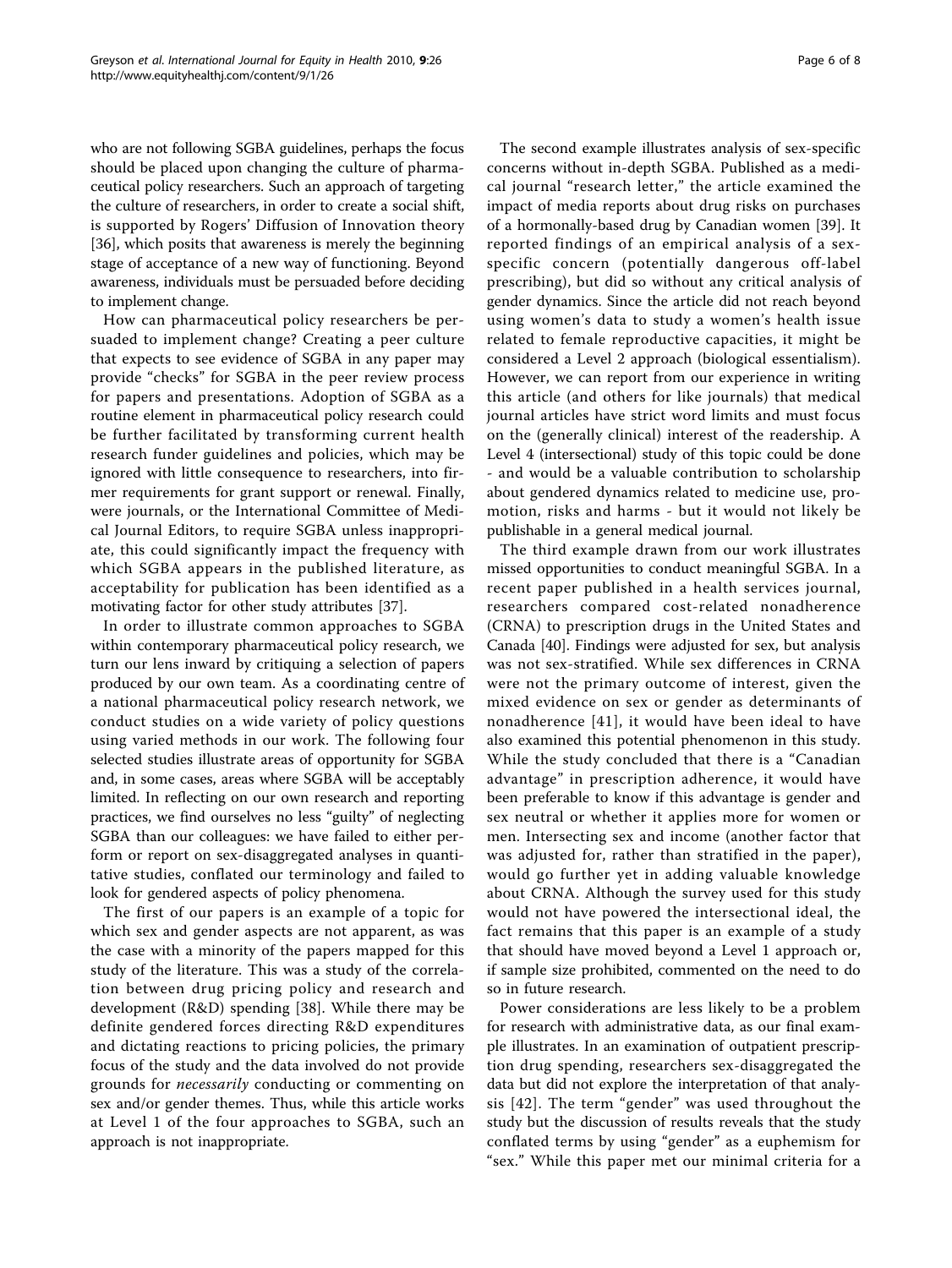<span id="page-6-0"></span>Level 3 approach, given that it sex-disaggregated the results, a fuller SBA would have required additional tables of the major finding by sex. Moreover, although the paper explored the effects of sex, income, age, and health status on financial burdens, it was not a Level 4 approach to SGBA because, like most statistical analyses, it assessed the individual contributions of these characteristics to the outcome of interest rather than intersecting them.

# Conclusions

Via a literature mapping method, we investigated the use of sex and gender-related language, inclusion of sex and gender-related concepts, and level of sex and gender based analysis (SGBA) in a sample of contemporary English-language pharmaceutical policy research. We found that the majority of articles could have reasonably been expected to include SGBA but did not. Despite pharmaceutical policy's long entwinement with issues of sex and gender, and the emergence of international guidelines for inclusion of sex and gender in health research, the community of pharmaceutical policy researchers appears not to have internalized, or "mainstreamed," gender and sex analyses. While research funders have adopted SGBA policies, medical journals, which might have greater influence, have not yet followed suit. Increased application of SGBA is, in most cases, not only appropriate for the topics under investigation, but well within the reach of today's pharmaceutical policy researchers. However, this requires consideration of sex and gender factors in research design in order to ensure adequate data sources and analytical frameworks. Fully intersectional analysis, examining the interactions between sex and gender and other social determinants of health, is rarely approached in today's pharmaceutical policy literature. While this is unsurprising, given the relative novelty of intersectional approaches, it should not be seen as prohibitive for pharmaceutical policy research to begin to employ methods that grapple with multiple and overlapping issues of diversity and difference.

# Appendix: Search Strategy

MEDLINE 1950-present with daily update (Ovid)

- 13 July, 2009
- 1. public policy/or health policy/

2. legislation, drug/or "drug and narcotic control"/or drug approval.mp.

3. 1 or 2

4. Pharmaceutical Services/or Insurance, Pharmaceutical Services/or Technology, Pharmaceutical/or Pharmaceutical Preparations/or Pharmaceutical Solutions/

5. (Pharmaceutical\$ or Prescription or Prescription Drug\$ or Drug\$ or Medicine\$ or medication\$).mp.

6. 4 or 5 7. 3 and 6 8. limit 7 to yr="2008" 9. limit 8 to english language

#### Authors' contributions

All authors were involved in conceptual development of the project. DG conducted the literature search. DG and AB created the abstracting template and conducted the literature mapping. DG and SM were primarily responsible for writing up the research. All authors approved the final manuscript.

#### Competing interests

The authors declare that they have no competing interests.

Received: 4 May 2010 Accepted: 19 November 2010 Published: 19 November 2010

#### References

- 1. Institute of Gender and Health: Gender matters: IGH strategic plan 2009-2012 Ottawa, ON; 2009.
- 2. Johnson J, Greaves L, Repta R: Better science with sex and gender: a primer for health research Vancouver. BC: Women's Health Research Network of BC; 2007.
- 3. Health Canada: Exploring concepts of gender and health Ottawa, ON; 2003 [[http://www.hc-sc.gc.ca/hl-vs/pubs/women-femmes/explor-eng.php\]](http://www.hc-sc.gc.ca/hl-vs/pubs/women-femmes/explor-eng.php).
- 4. Spitzer DL: Gender and sex-based analysis in health research: A guide for CIHR researchers and reviewers Ottawa, ON; 2007.
- 5. Fuller C: Women and adverse drug reactions reporting in the Canadian context Toronto, ON: Women and Health Protection; 2003 [\[http://www.](http://www.whp-apsf.ca/pdf/fullerReport.pdf) [whp-apsf.ca/pdf/fullerReport.pdf](http://www.whp-apsf.ca/pdf/fullerReport.pdf)].
- 6. Boscoe M, Basen G, Alleyne G, Bourrier-Lacroix B, White S: The women's health movement in Canada: looking back and moving forward. Canadian Woman Studies/les cahiers de la femme 2004, 24(1):7-13.
- 7. Boston Women's Health Book Collective, Norsigian J: Our Bodies, Ourselves: A New Edition for a New Era New York, NY: Simon & Schuster; 2005.
- 8. Ford AR, Saibil D: The push to prescribe: women & Canadian drug policy Toronto, ON: Women's Press/Canadian Scholars' Press; 2009.
- 9. Lippman A: The Inclusion of Women in Clinical Trials: Are We Asking the Right Questions? Toronto, ON: Women and Health Protection; 2006.
- 10. U.S. Congress: National Institutes of Health revitalization act of 1993. Washington, DC; 1993 [\[http://history.nih.gov/research/downloads/PL103-43.pdf\]](http://history.nih.gov/research/downloads/PL103-43.pdf).
- 11. Health Canada: Therapeutic products programme guidelines: inclusion of women in clinical trials Ottawa, ON: Health Canada; 1997 [\[http://www.hc-sc.](http://www.hc-sc.gc.ca/dhp-mps/prodpharma/applic-demande/guide-ld/clini/womct_femec-eng.php) [gc.ca/dhp-mps/prodpharma/applic-demande/guide-ld/clini/womct\\_femec](http://www.hc-sc.gc.ca/dhp-mps/prodpharma/applic-demande/guide-ld/clini/womct_femec-eng.php)[eng.php](http://www.hc-sc.gc.ca/dhp-mps/prodpharma/applic-demande/guide-ld/clini/womct_femec-eng.php)].
- 12. Canadian Institutes of Health Research: Gender and sex-based analysis in health research: a guide for CIHR researchers and reviewers Ottawa, ON: CIHR; 2007 [\[http://www.cihr-irsc.gc.ca/e/32019.html\]](http://www.cihr-irsc.gc.ca/e/32019.html).
- 13. World Health Organization: WHO gender mainstreaming strategy Geneva, Switzerland; 2007 [[http://www.who.int/gender/mainstreaming/strategy/en/](http://www.who.int/gender/mainstreaming/strategy/en/index.html) [index.html\]](http://www.who.int/gender/mainstreaming/strategy/en/index.html).
- 14. Arksey H, O'Malley L: Scoping studies: towards a methodological framework. Int J of Soc Research Methodol 2005, 8(1):19-32.
- 15. Davis K, Drey N, Gould D: [What are scoping studies? A review of the](http://www.ncbi.nlm.nih.gov/pubmed/19328488?dopt=Abstract) [nursing literature.](http://www.ncbi.nlm.nih.gov/pubmed/19328488?dopt=Abstract) Int J Nurs Stud 2009, 46(10):1386-1400.
- 16. Anderson S, Allen P, Peckham S, Goodwin N: [Asking the right questions:](http://www.ncbi.nlm.nih.gov/pubmed/18613961?dopt=Abstract) [Scoping studies in the commissioning of research on the organisation](http://www.ncbi.nlm.nih.gov/pubmed/18613961?dopt=Abstract) [and delivery of health services.](http://www.ncbi.nlm.nih.gov/pubmed/18613961?dopt=Abstract) Health Res Policy Syst 2008, 6:7.
- 17. Pharmaceutical Policy Research Collaboration: Pharma Policy 101. PharmaceuticalPolicy.ca Vancouver, BC: University of British Columbia; 2010 [[http://www.pharmaceuticalpolicy.ca/pharma-policy-101\]](http://www.pharmaceuticalpolicy.ca/pharma-policy-101).
- 18. Varcoe C, Hankivsky O, Morrow M: Introduction: Beyond gender matters. In Women's health in Canada: critical perspectives on theory and policy. Edited by: Morrow M, Hankivsky O, Varcoe C. Toronto, ON: University of Toronto Press; 2007:3-30.
- 19. Ferner RE, Beard K: [Over the counter medicines: proceed with caution.](http://www.ncbi.nlm.nih.gov/pubmed/18369225?dopt=Abstract) BMJ 2008, 336(7646):694-696.